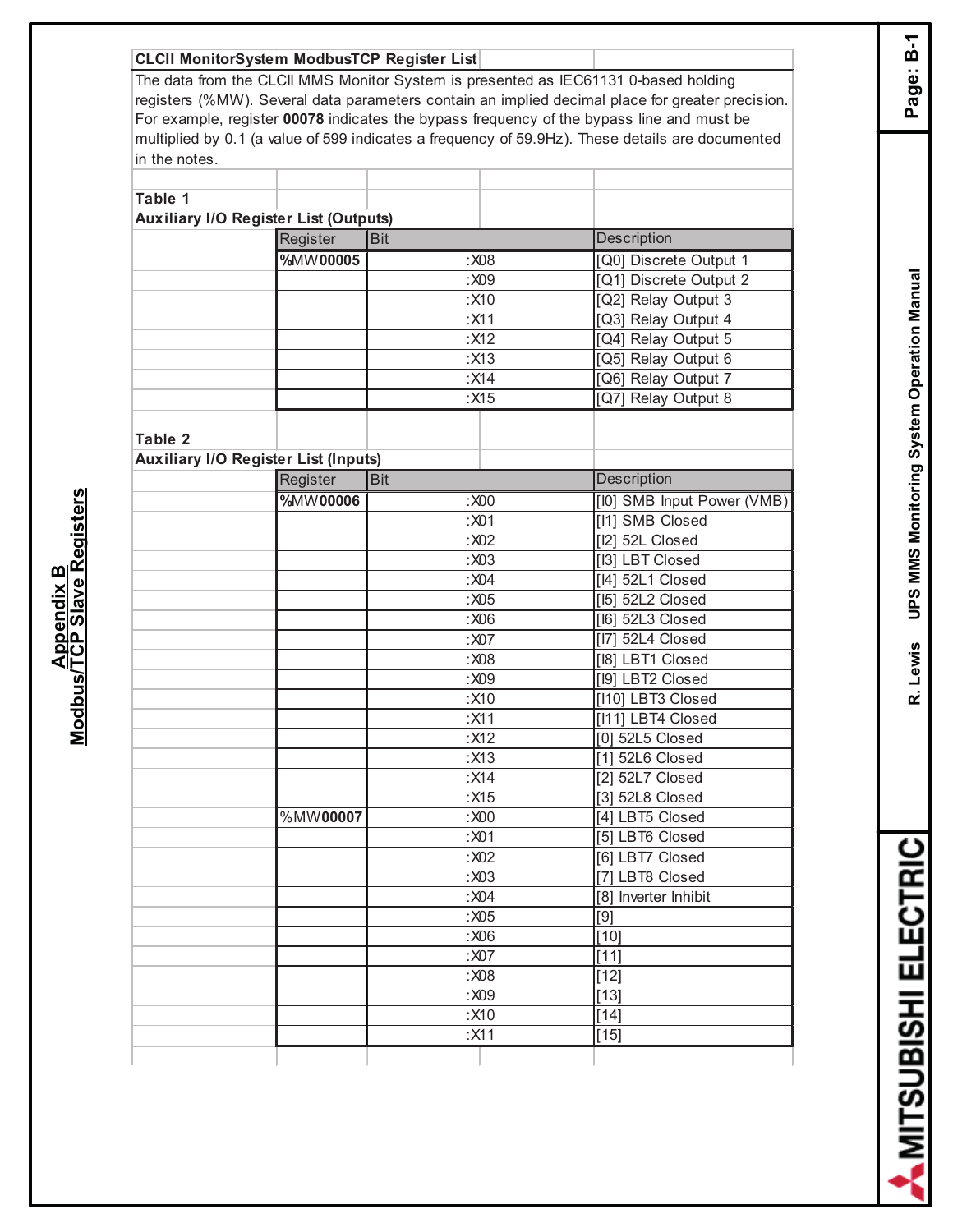| Table 3                        |                                            |                                    |                        |
|--------------------------------|--------------------------------------------|------------------------------------|------------------------|
| <b>CLC Mimic Register List</b> |                                            |                                    |                        |
|                                | Register                                   | <b>Bit</b>                         | Description            |
|                                | %MW00000                                   | $:}X00$                            | CLC AC power from UPS1 |
|                                |                                            | :X01                               | CLC AC power from UPS2 |
|                                |                                            | :X02                               | CLC AC power from UPS3 |
|                                |                                            | :X03                               | CLC AC power from UPS4 |
|                                |                                            | :X04                               | CLC AC power from UPS5 |
|                                |                                            | :X05                               | CLC AC power from UPS6 |
|                                |                                            | :X06                               | CLC AC power from UPS7 |
|                                |                                            | :X07                               | CLC AC power from UPS8 |
|                                | %MW00001                                   | :X00                               | <b>System Alarm</b>    |
|                                |                                            |                                    |                        |
| Table 4                        |                                            |                                    |                        |
|                                | <b>CLC Parameter Register List (32bit)</b> |                                    |                        |
|                                | Register                                   | Measurement                        | <b>Notes</b>           |
|                                |                                            | %MW00010 System KW Percentage      | x0.1%                  |
|                                |                                            | %MW00012 System KW                 | <b>KW</b>              |
|                                |                                            | %MW00014 System AC Current         | A                      |
|                                |                                            | %MW00016 Output Current UPS1       | x0.1A                  |
|                                |                                            | %MW00018 Output Current UPS2       | x0.1A                  |
|                                |                                            | %MW00020 Output Current UPS3       | x0.1A                  |
|                                |                                            | %MW00022 Output Current UPS4       | x0.1A                  |
|                                |                                            | %MW00024 Output Current UPS5       | x0.1A                  |
|                                |                                            | %MW00026 Output Current UPS6       | x0.1A                  |
|                                |                                            | %MW00028 Output Current UPS7       | x0.1A                  |
|                                |                                            | %MW00030 Output Current UPS8       | x0.1A                  |
|                                |                                            | %MW00032 Output KW UPS1            | x0.1 KW                |
|                                |                                            | %MW00034 Output KW UPS2            | x0.1 KW                |
|                                |                                            | %MW00036 Output KW UPS3            | x0.1 KW                |
|                                |                                            | %MW00038 Output KW UPS4            | x0.1 KW                |
|                                |                                            | %MW00040 Output KW UPS5            | x0.1 KW                |
|                                |                                            | %MW00042 Output KW UPS6            | x0.1 KW                |
|                                |                                            | %MW00044 Output KW UPS7            | x0.1 KW                |
|                                |                                            | %MW00046 Output KW UPS8            | x0.1 KW                |
|                                |                                            | %MW00048 Output KW Percentage UPS1 | x0.1%                  |
|                                |                                            | %MW00050 Output KW Percentage UPS2 | x0.1%                  |
|                                |                                            | %MW00052 Output KW Percentage UPS3 | x0.1%                  |
|                                |                                            | %MW00054 Output KW Percentage UPS4 | x0.1%                  |
|                                |                                            | %MW00056 Output KW Percentage UPS5 | x0.1%                  |
|                                |                                            | %MW00058 Output KW Percentage UPS6 | x0.1%                  |
|                                |                                            | %MW00060 Output KW Percentage UPS7 | x0.1%                  |
|                                |                                            | %MW00062 Output KW Percentage UPS8 | x0.1%                  |
|                                |                                            |                                    |                        |

**R. Lewis UPS MMS Monitoring System Operation Manual Page: B-2** R. Lewis UPS MMS Monitoring System Operation Manual

A MITSUBISHI ELECTRIC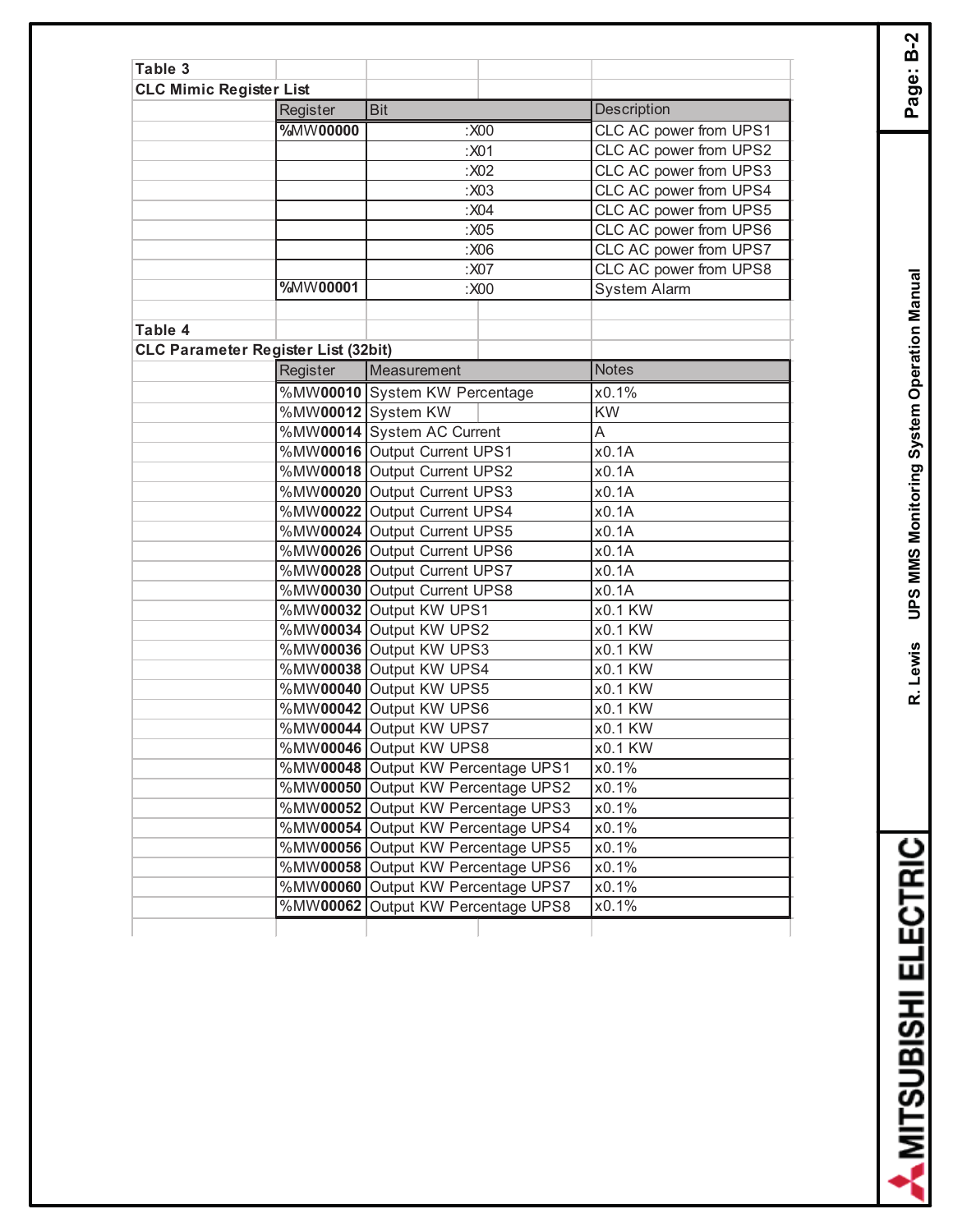| Table 5 |                                            |                                      |                      |
|---------|--------------------------------------------|--------------------------------------|----------------------|
|         | <b>CLC Parameter Register List (16bit)</b> |                                      |                      |
|         | Register                                   | Measurement                          | <b>Notes</b>         |
|         |                                            | %MW00008 CLC UPS Module Capacity     | $2,3,4,5,6,7$ , or 8 |
|         |                                            | %MW00009 Modules' Individual UPS KVA | <b>KVA</b>           |
|         |                                            | %MW00422 CLC ID Label                | (128bit) 8x16bit     |
|         |                                            | %MW00423 CLC ID Label                |                      |
|         |                                            | %MW00424 CLC ID Label                |                      |
|         |                                            | %MW00425 CLC ID Label                |                      |
|         |                                            | %MW00426 CLC ID Label                |                      |
|         |                                            | %MW00427 CLC ID Label                |                      |
|         |                                            | %MW00428 CLC ID Label                |                      |
|         |                                            | %MW00429 CLC ID Label                |                      |
|         |                                            |                                      |                      |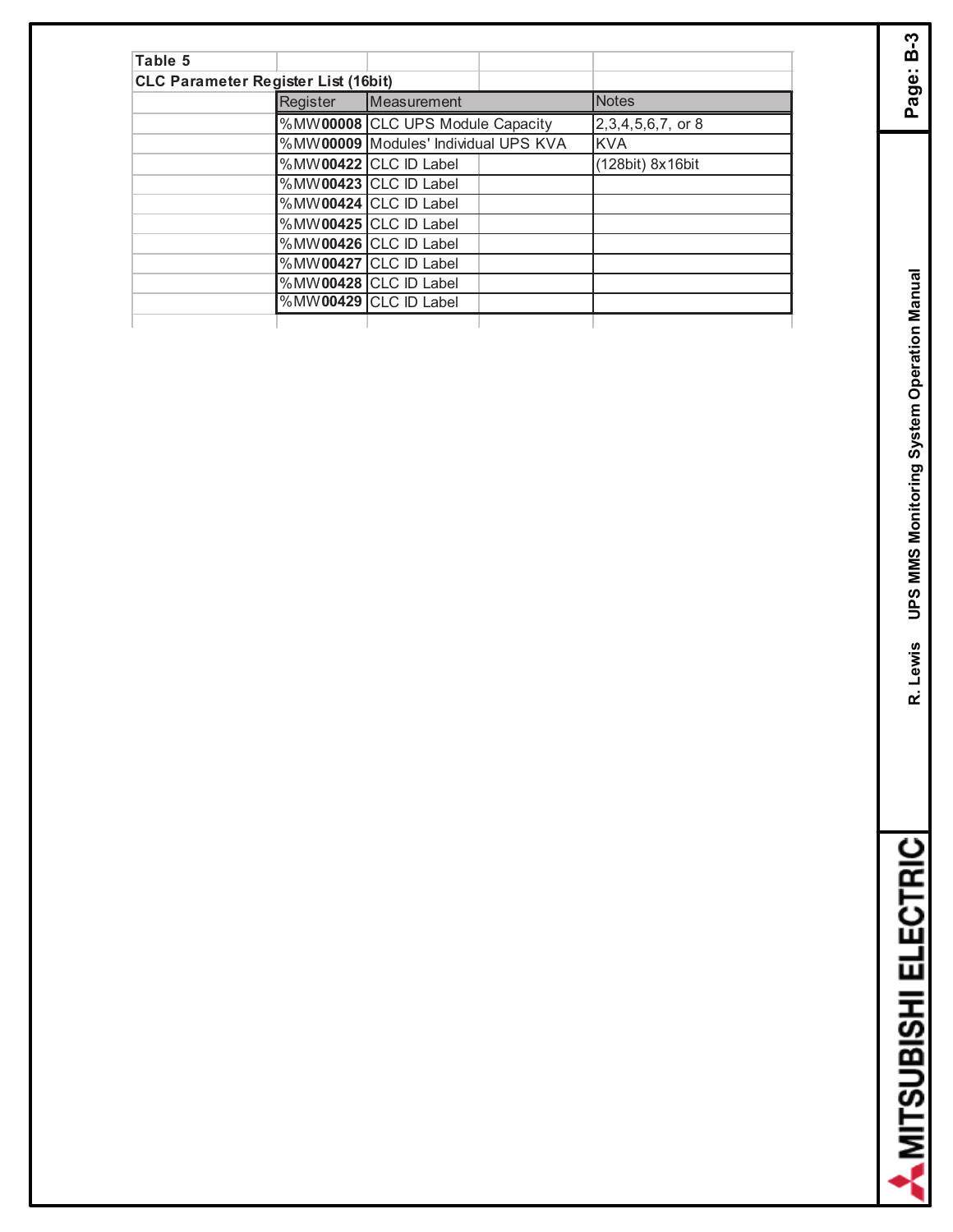| Table 6                            |          |                                                                          |                           |
|------------------------------------|----------|--------------------------------------------------------------------------|---------------------------|
| <b>UPS Parameter Register List</b> |          |                                                                          |                           |
|                                    | Register | Measurement                                                              | <b>Notes</b>              |
|                                    |          | %MW00078 UPS1 Bypass Frequency                                           | x0.1Hz                    |
|                                    |          | %MW00079 UPS1 Bypass Voltage                                             | x0.1V                     |
|                                    |          | %MW00080 UPS1 Bypass Voltage AB                                          | x0.1V                     |
|                                    |          | %MW00081 UPS1 Bypass Voltage BC                                          | x0.1V                     |
|                                    |          | %MW00082 UPS1 Bypass Voltage CA                                          | x0.1V                     |
|                                    |          | %MW00083 UPS1 Input Frequency                                            | x0.1Hz                    |
|                                    |          | %MW00084 UPS1 Input Voltage                                              | x0.1V                     |
|                                    |          | %MW00085 UPS1 Input Voltage AB                                           | x0.1V                     |
|                                    |          | %MW00086 UPS1 Input Voltage BC                                           | x0.1V                     |
|                                    |          | %MW00087 UPS1 Input Voltage CA                                           | x0.1V                     |
|                                    | %MW00088 |                                                                          |                           |
|                                    |          | %MW00089 UPS1 Output Voltage AB                                          | x0.1V                     |
|                                    |          | %MW00090 UPS1 Output Voltage BC                                          | x0.1V                     |
|                                    |          | %MW00091 UPS1 Output Voltage CA                                          | x0.1V                     |
|                                    |          | %MW00092 UPS1 DC Voltage PC                                              | x0.1V                     |
|                                    |          | %MW00093 UPS1 DC Voltage CN                                              | x0.1V                     |
|                                    | %MW00094 |                                                                          |                           |
|                                    |          | %MW00095 UPS1 Output Frequency                                           | x0.1Hz                    |
|                                    |          | %MW00096 UPS1 Output Voltage                                             | x0.1 KW                   |
|                                    |          | %MW00097 UPS1 Power Factor                                               | x0.01                     |
|                                    |          | %MW00098 UPS1 Output Current A                                           | x0.1A                     |
|                                    |          | %MW00099 UPS1 Output Current B                                           | x0.1A                     |
|                                    |          | %MW00100 UPS1 Output Current C                                           | x0.1A                     |
|                                    | %MW00101 |                                                                          |                           |
|                                    |          | %MW00102 UPS1 Output Current Percentagex0.1%                             |                           |
|                                    |          | %MW00103 UPS1 Output Current Percentagex0.1%                             |                           |
|                                    |          | %MW00104 UPS1 Output Current Percentagex0.1%                             |                           |
|                                    | %MW00105 |                                                                          |                           |
|                                    |          | %MW00106 UPS1 Output KW                                                  | x0.1 KW                   |
|                                    |          | %MW00107 UPS1 Output Power Percentage  x0.1%                             |                           |
|                                    |          | %MW00108 UPS1 DC capacitor voltage                                       | x0.1V                     |
|                                    |          | %MW00109 UPS1 Battery Voltage                                            | x0.1V                     |
|                                    |          | %MW00110 UPS1 Battery Current                                            | x0.1A                     |
|                                    |          | %MW00111 UPS1 Battery Remain Percentag x0.1%                             |                           |
|                                    |          | %MW00112 UPS1 Battery Runtime min                                        | Minutes                   |
|                                    | %MW00113 |                                                                          |                           |
|                                    |          | %MW00114 UPS1 Battery Discharge s<br>%MW00115 UPS1 Battery Discharge min | Seconds<br><b>Minutes</b> |
|                                    |          | %MW00116 UPS1 Battery Discharge hr                                       | <b>Hours</b>              |
|                                    |          | %MW00117 UPS1 Current Fault Count                                        |                           |
|                                    |          | %MW00118 UPS1 KVA Rating                                                 | <b>KVA</b>                |
|                                    |          | %MW00119 UPS1 Voltage In                                                 | x0.1V                     |
|                                    |          | %MW00120 UPS1 Voltage Out                                                | x0.1V                     |
|                                    |          | %MW00121 UPS2 Bypass Frequency                                           | x0.1Hz                    |
|                                    |          |                                                                          | x0.1V                     |
|                                    |          | %MW00122 UPS2 Bypass Voltage                                             |                           |
|                                    |          | %MW00123 UPS2 Bypass Voltage AB                                          | x0.1V                     |
|                                    |          | %MW00124 UPS2 Bypass Voltage BC                                          | x0.1V                     |
|                                    |          | %MW00125 UPS2 Bypass Voltage CA                                          | x0.1V                     |

A MITSUBISHI ELECTRIC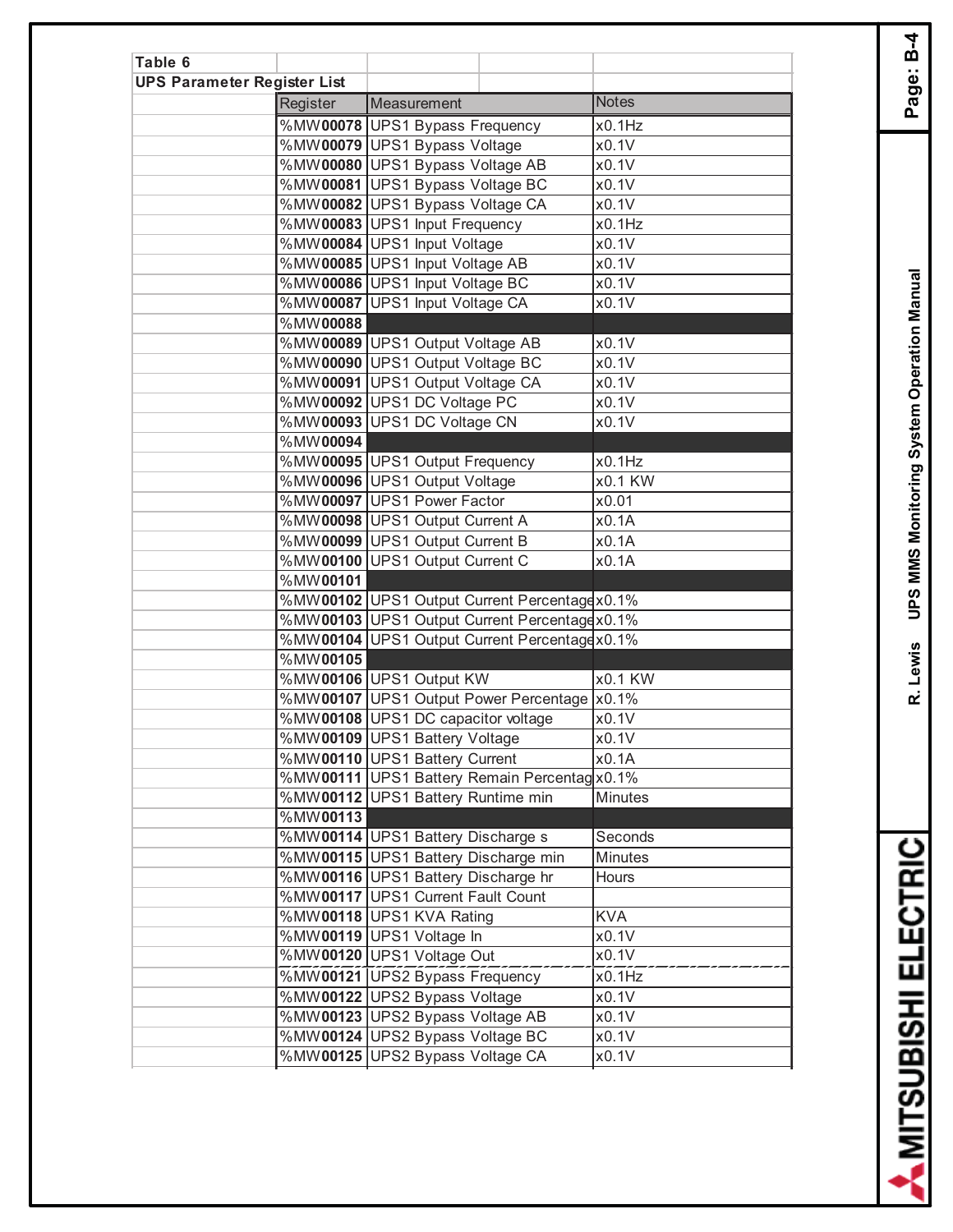|             | %MW00126 UPS2 Input Frequency                | x0.1Hz             |
|-------------|----------------------------------------------|--------------------|
|             | %MW00127 UPS2 Input Voltage                  | x0.1V              |
|             | %MW00128 UPS2 Input Voltage AB               | x0.1V              |
|             | %MW00129 UPS2 Input Voltage BC               | x0.1V              |
|             | %MW00130 UPS2 Input Voltage CA               | x0.1V              |
| %MW00131    |                                              |                    |
|             | %MW00132 UPS2 Output Voltage AB              | x0.1V              |
|             | %MW00133 UPS2 Output Voltage BC              | x0.1V              |
|             | %MW00134 UPS2 Output Voltage CA              | x0.1V              |
|             | %MW00135 UPS2 DC Voltage PC                  | x0.1V              |
|             | %MW00136 UPS2 DC Voltage CN                  | x0.1V              |
| %MW00137    |                                              |                    |
|             | %MW00138 UPS2 Output Frequency               | x0.1Hz             |
|             | %MW00139 UPS2 Output Voltage                 | x0.1 KW            |
|             | %MW00140 UPS2 Power Factor                   | x0.01              |
|             | %MW00141 UPS2 Output Current A               | x0.1A              |
|             | %MW00142 UPS2 Output Current B               | x0.1A              |
|             | %MW00143 UPS2 Output Current C               | x0.1A              |
| %MW00144    |                                              |                    |
|             | %MW00145 UPS2 Output Current Percentagex0.1% |                    |
|             | %MW00146 UPS2 Output Current Percentagex0.1% |                    |
| %MW00147    | UPS2 Output Current Percentagex0.1%          |                    |
| %MW00148    |                                              |                    |
|             | %MW00149 UPS2 Output KW                      | x0.1 KW            |
|             | %MW00150 UPS2 Output Power Percentage  x0.1% |                    |
|             | %MW00151 UPS2 DC capacitor voltage           | $x0.\overline{1V}$ |
|             | %MW00152 UPS2 Battery Voltage                | x0.1V              |
|             | %MW00153 UPS2 Battery Current                | x0.1A              |
|             | %MW00154 UPS2 Battery Remain Percentag x0.1% |                    |
|             | %MW00155 UPS2 Battery Runtime min            | Minutes            |
| %MW00156    |                                              |                    |
|             | %MW00157 UPS2 Battery Discharge s            | Seconds            |
|             | %MW00158 UPS2 Battery Discharge min          | Minutes            |
|             | %MW00159 UPS2 Battery Discharge hr           | Hours              |
|             | %MW00160 UPS2 Current Fault Count            |                    |
|             | %MW00161 UPS2 KVA Rating                     | <b>KVA</b>         |
|             | %MW00162 UPS2 Voltage In                     | x0.1V              |
|             | %MW00163 UPS2 Voltage Out                    | x0.1V              |
|             | %MW00164 UPS3 Bypass Frequency               | x0.1Hz             |
|             | %MW00165 UPS3 Bypass Voltage                 | x0.1V              |
|             | %MW00166 UPS3 Bypass Voltage AB              | x0.1V              |
|             | %MW00167 UPS3 Bypass Voltage BC              | x0.1V              |
|             | %MW00168 UPS3 Bypass Voltage CA              | x0.1V              |
|             | %MW00169 UPS3 Input Frequency                | x0.1Hz             |
|             | %MW00170 UPS3 Input Voltage                  | x0.1V              |
|             | %MW00171 UPS3 Input Voltage AB               | x0.1V              |
|             | %MW00172 UPS3 Input Voltage BC               | x0.1V              |
| %MW00173    | <b>UPS3 Input Voltage CA</b>                 | x0.1V              |
| $%MW$ 00174 |                                              |                    |
|             | %MW00175 UPS3 Output Voltage AB              | x0.1V              |
|             | %MW00176 UPS3 Output Voltage BC              | x0.1V              |
|             |                                              |                    |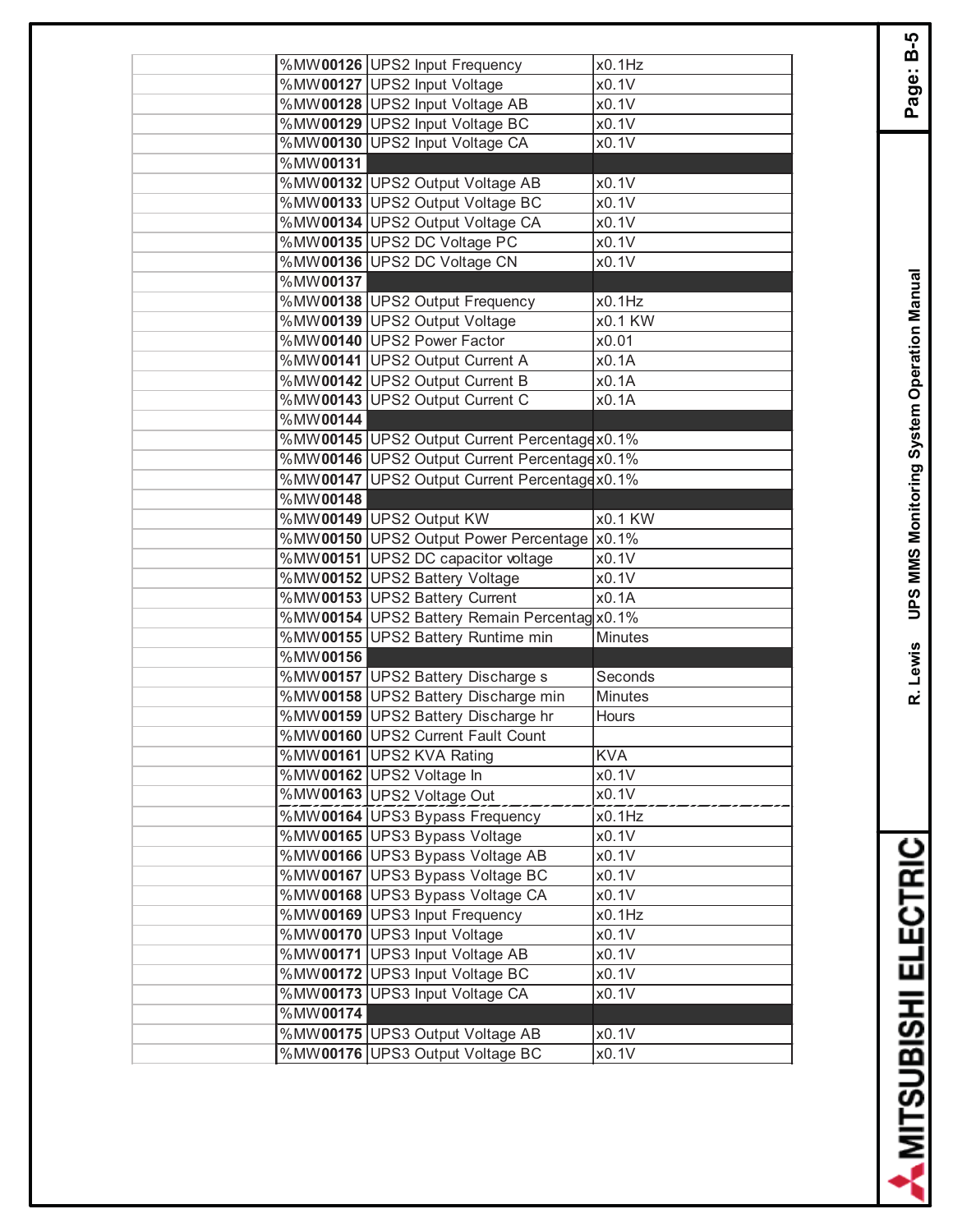|                         | %MW00177 UPS3 Output Voltage CA               | x0.1V      |
|-------------------------|-----------------------------------------------|------------|
|                         | %MW00178 UPS3 DC Voltage PC                   | x0.1V      |
|                         | %MW00179 UPS3 DC Voltage CN                   | x0.1V      |
| %MW00180                |                                               | x0.1Hz     |
|                         | %MW00181 UPS3 Output Frequency                |            |
|                         | %MW00182 UPS3 Output Voltage                  | x0.1 KW    |
|                         | %MW00183 UPS3 Power Factor                    | x0.01      |
|                         | %MW00184 UPS3 Output Current A                | x0.1A      |
|                         | %MW00185 UPS3 Output Current B                | x0.1A      |
|                         | %MW00186 UPS3 Output Current C                | x0.1A      |
| %MW00187                |                                               |            |
|                         | %MW00188 UPS3 Output Current Percentage x0.1% |            |
|                         | %MW00189 UPS3 Output Current Percentagex0.1%  |            |
|                         | %MW00190 UPS3 Output Current Percentage x0.1% |            |
| %MW00191                |                                               |            |
|                         | %MW00192 UPS3 Output KW                       | x0.1 KW    |
|                         | %MW00193 UPS3 Output Power Percentage  x0.1%  |            |
|                         | %MW00194 UPS3 DC capacitor voltage            | x0.1V      |
|                         | %MW00195 UPS3 Battery Voltage                 | x0.1V      |
|                         | %MW00196 UPS3 Battery Current                 | x0.1A      |
|                         | %MW00197 UPS3 Battery Remain Percentag x0.1%  |            |
|                         | %MW00198 UPS3 Battery Runtime min             | Minutes    |
| %MW00199                |                                               |            |
|                         | %MW00200 UPS3 Battery Discharge s             | Seconds    |
|                         | %MW00201 UPS3 Battery Discharge min           | Minutes    |
|                         | %MW00202 UPS3 Battery Discharge hr            | Hours      |
|                         | %MW00203 UPS3 Current Fault Count             |            |
|                         | %MW00204 UPS3 KVA Rating                      | <b>KVA</b> |
|                         | %MW00205 UPS3 Voltage In                      | x0.1V      |
|                         | %MW00206 UPS3 Voltage Out                     | x0.1V      |
|                         | %MW00207 UPS4 Bypass Frequency                | x0.1Hz     |
|                         | %MW00208 UPS4 Bypass Voltage                  | x0.1V      |
|                         | %MW00209 UPS4 Bypass Voltage AB               | x0.1V      |
|                         | %MW00210 UPS4 Bypass Voltage BC               | x0.1V      |
|                         | %MW00211 UPS4 Bypass Voltage CA               | x0.1V      |
|                         | %MW00212 UPS4 Input Frequency                 | x0.1Hz     |
|                         | %MW00213 UPS4 Input Voltage                   | x0.1V      |
|                         | %MW00214 UPS4 Input Voltage AB                | x0.1V      |
|                         | %MW00215 UPS4 Input Voltage BC                | x0.1V      |
|                         | %MW00216 UPS4 Input Voltage CA                | x0.1V      |
| %MW00217                |                                               |            |
|                         | %MW00218 UPS4 Output Voltage AB               | x0.1V      |
|                         | %MW00219 UPS4 Output Voltage BC               | x0.1V      |
|                         | %MW00220 UPS4 Output Voltage CA               | x0.1V      |
| $\overline{\%}$ MW00221 | <b>UPS4 DC Voltage PC</b>                     | x0.1V      |
| %MW00222                | <b>UPS4 DC Voltage CN</b>                     | x0.1V      |
| %MW00223                |                                               |            |
|                         | %MW00224 UPS4 Output Frequency                | x0.1Hz     |
|                         | %MW00225 UPS4 Output Voltage                  | x0.1 KW    |
|                         | %MW00226 UPS4 Power Factor                    | x0.01      |
|                         | %MW00227 UPS4 Output Current A                | x0.1A      |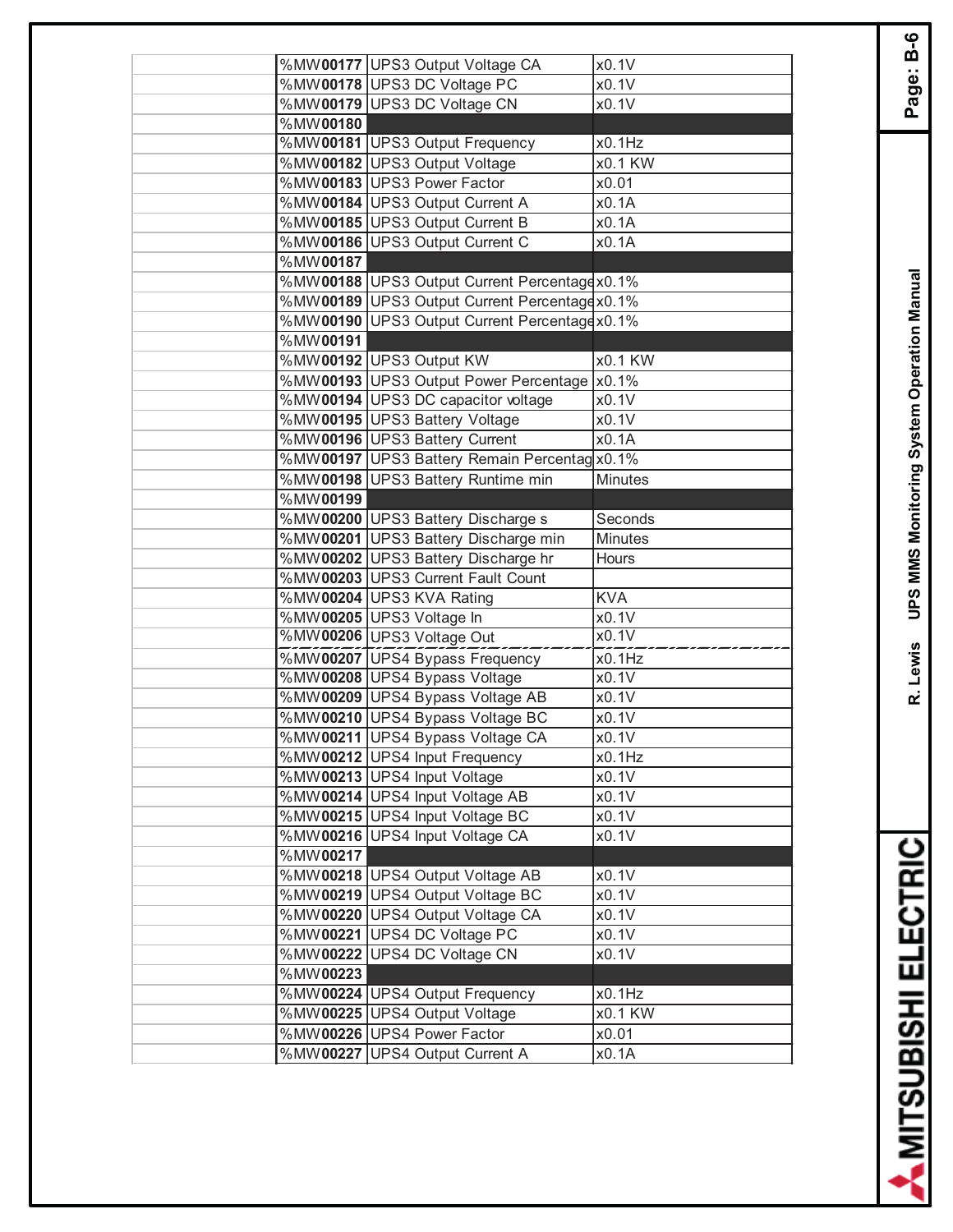|          | %MW00229 UPS4 Output Current C                             | x0.1A          |
|----------|------------------------------------------------------------|----------------|
| %MW00230 |                                                            |                |
|          | %MW00231 UPS4 Output Current Percentagex0.1%               |                |
|          | %MW00232 UPS4 Output Current Percentagex0.1%               |                |
|          | %MW00233 UPS4 Output Current Percentagex0.1%               |                |
| %MW00234 |                                                            |                |
|          | %MW00235 UPS4 Output KW                                    | x0.1 KW        |
|          | %MW00236 UPS4 Output Power Percentage x0.1%                |                |
|          | %MW00237 UPS4 DC capacitor voltage                         | x0.1V          |
|          | %MW00238 UPS4 Battery Voltage                              | x0.1V          |
|          | %MW00239 UPS4 Battery Current                              | x0.1A          |
|          | %MW00240 UPS4 Battery Remain Percentag x0.1%               |                |
|          | %MW00241 UPS4 Battery Runtime min                          | Minutes        |
| %MW00242 |                                                            |                |
|          | %MW00243 UPS4 Battery Discharge s                          | Seconds        |
|          | %MW00244 UPS4 Battery Discharge min                        | Minutes        |
|          | %MW00245 UPS4 Battery Discharge hr                         | Hours          |
|          | %MW00246 UPS4 Current Fault Count                          |                |
|          | %MW00247 UPS4 KVA Rating                                   | <b>KVA</b>     |
|          | %MW00248 UPS4 Voltage In                                   | x0.1V          |
|          | %MW00249 UPS4 Voltage Out                                  | x0.1V          |
|          | %MW00250 UPS5 Bypass Frequency                             | x0.1Hz         |
|          | %MW00251 UPS5 Bypass Voltage                               | x0.1V          |
|          | %MW00252 UPS5 Bypass Voltage AB                            | x0.1V          |
|          | %MW00253 UPS5 Bypass Voltage BC                            | x0.1V          |
|          | %MW00254 UPS5 Bypass Voltage CA                            | x0.1V          |
|          | %MW00255 UPS5 Input Frequency                              | x0.1Hz         |
|          | %MW00256 UPS5 Input Voltage                                | x0.1V          |
|          | %MW00257 UPS5 Input Voltage AB                             | x0.1V          |
|          | %MW00258 UPS5 Input Voltage BC                             | x0.1V          |
|          | %MW00259 UPS5 Input Voltage CA                             | x0.1V          |
| %MW00260 |                                                            |                |
|          | %MW00261 UPS5 Output Voltage AB                            | x0.1V          |
|          | %MW00262 UPS5 Output Voltage BC                            | x0.1V          |
|          | %MW00263 UPS5 Output Voltage CA                            | x0.1V          |
|          | %MW00264 UPS5 DC Voltage PC<br>%MW00265 UPS5 DC Voltage CN | x0.1V<br>x0.1V |
| %MW00266 |                                                            |                |
|          | %MW00267 UPS5 Output Frequency                             | x0.1Hz         |
|          | %MW00268 UPS5 Output Voltage                               | x0.1 KW        |
|          | %MW00269 UPS5 Power Factor                                 | x0.01          |
|          | %MW00270 UPS5 Output Current A                             | x0.1A          |
|          | %MW00271 UPS5 Output Current B                             | x0.1A          |
|          | %MW00272 UPS5 Output Current C                             | x0.1A          |
| %MW00273 |                                                            |                |
|          | %MW00274 UPS5 Output Current Percentagex0.1%               |                |
|          | %MW00275 UPS5 Output Current Percentagex0.1%               |                |
|          | %MW00276 UPS5 Output Current Percentage x0.1%              |                |
| %MW00277 |                                                            |                |
|          | %MW00278 UPS5 Output KW                                    | x0.1 KW        |
|          | %MW00279 UPS5 Output Power Percentage x0.1%                |                |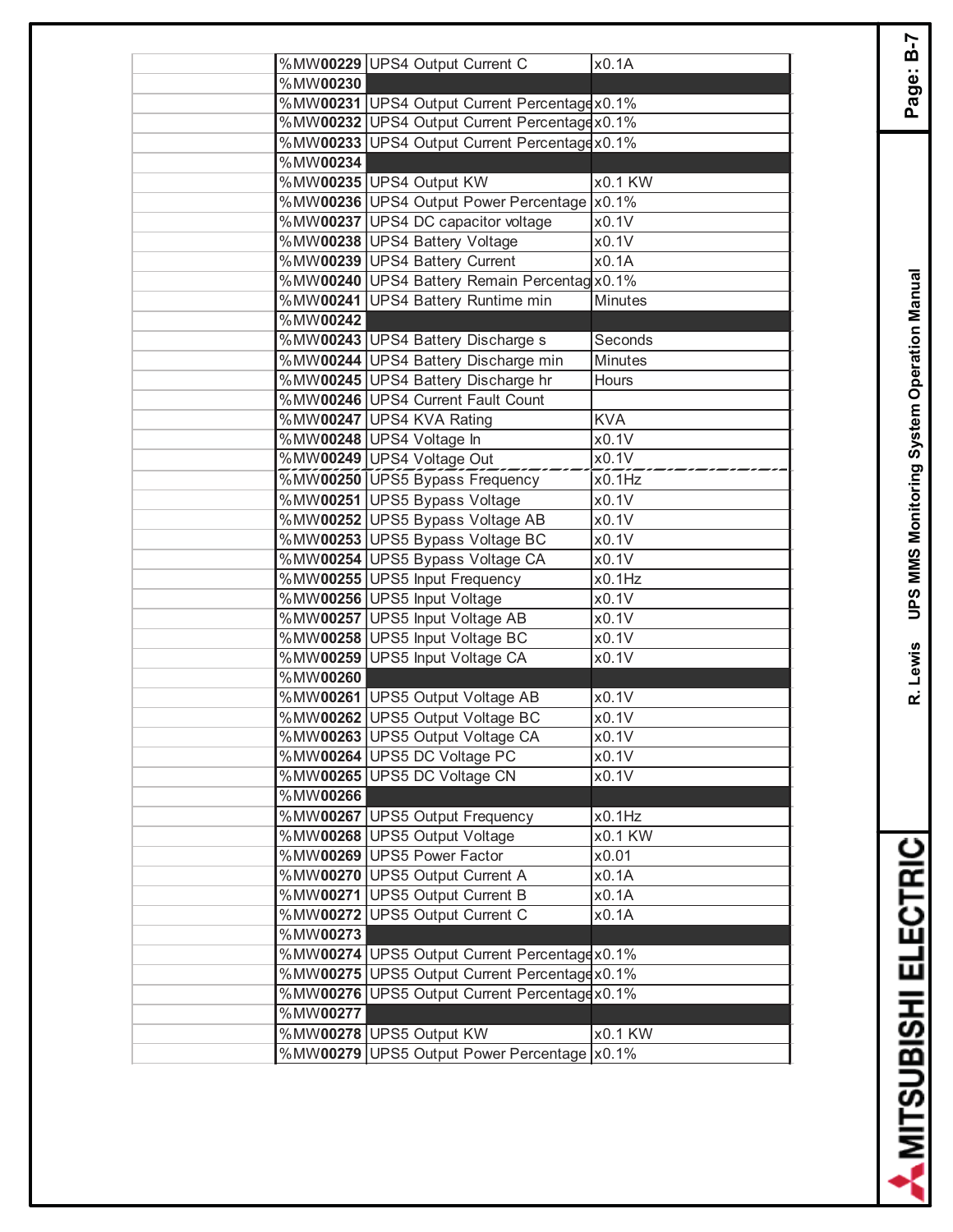|          | %MW00279 UPS5 Output Power Percentage  x0.1%  |                      |
|----------|-----------------------------------------------|----------------------|
|          | %MW00280 UPS5 DC capacitor voltage            | x0.1V                |
|          | %MW00281 UPS5 Battery Voltage                 | x0.1V                |
|          | %MW00282 UPS5 Battery Current                 | x0.1A                |
|          | %MW00283 UPS5 Battery Remain Percentag x0.1%  |                      |
|          | %MW00284 UPS5 Battery Runtime min             | <b>Minutes</b>       |
| %MW00285 |                                               |                      |
|          | %MW00286 UPS5 Battery Discharge s             | Seconds              |
|          | %MW00287 UPS5 Battery Discharge min           | Minutes              |
|          | %MW00288 UPS5 Battery Discharge hr            | Hours                |
|          | %MW00289 UPS5 Current Fault Count             |                      |
|          | %MW00290 UPS5 KVA Rating                      | <b>KVA</b>           |
|          | %MW00291 UPS5 Voltage In                      | x0.1V                |
|          | %MW00292 UPS5 Voltage Out                     | x0.1V                |
|          | %MW00293 UPS6 Bypass Frequency                | x0.1Hz               |
|          | %MW00294 UPS6 Bypass Voltage                  | x0.1V                |
|          | %MW00295 UPS6 Bypass Voltage AB               | x0.1V                |
|          | %MW00296 UPS6 Bypass Voltage BC               | x0.1V                |
|          | %MW00297 UPS6 Bypass Voltage CA               | x0.1V                |
|          | %MW00298 UPS6 Input Frequency                 | x0.1Hz               |
|          | %MW00299 UPS6 Input Voltage                   | x0.1V                |
|          | %MW00300 UPS6 Input Voltage AB                | x0.1V                |
|          | %MW00301 UPS6 Input Voltage BC                | x0.1V                |
|          | %MW00302 UPS6 Input Voltage CA                | x0.1V                |
| %MW00303 |                                               |                      |
|          | %MW00304 UPS6 Output Voltage AB               | x0.1V                |
|          | %MW00305 UPS6 Output Voltage BC               | x0.1V                |
|          | %MW00306 UPS6 Output Voltage CA               | x0.1V                |
|          | %MW00307 UPS6 DC Voltage PC                   | x0.1V                |
|          | %MW00308 UPS6 DC Voltage CN                   | x0.1V                |
| %MW00309 |                                               |                      |
|          | %MW00310 UPS6 Output Frequency                | x0.1Hz               |
|          | %MW00311 UPS6 Output Voltage                  | $\overline{X0.1}$ KW |
|          | %MW00312 UPS6 Power Factor                    | x0.01                |
|          | %MW00313 UPS6 Output Current A                | x0.1A                |
|          | %MW00314 UPS6 Output Current B                | x0.1A                |
|          | %MW00315 UPS6 Output Current C                | x0.1A                |
| %MW00316 |                                               |                      |
|          | %MW00317 UPS6 Output Current Percentage x0.1% |                      |
|          | %MW00318 UPS6 Output Current Percentagex0.1%  |                      |
| %MW00319 | UPS6 Output Current Percentage x0.1%          |                      |
| %MW00320 |                                               |                      |
|          | %MW00321 UPS6 Output KW                       | x0.1 KW              |
|          | %MW00322 UPS6 Output Power Percentage   x0.1% |                      |
|          | %MW00323 UPS6 DC capacitor voltage            | x0.1V                |
|          | %MW00324 UPS6 Battery Voltage                 | x0.1V                |
|          | %MW00325 UPS6 Battery Current                 | x0.1A                |
|          | %MW00326 UPS6 Battery Remain Percentag x0.1%  |                      |
| %MW00327 | <b>UPS6 Battery Runtime min</b>               | Minutes              |
| %MW00328 |                                               |                      |
|          | %MW00329 UPS6 Battery Discharge s             | Seconds              |
|          |                                               |                      |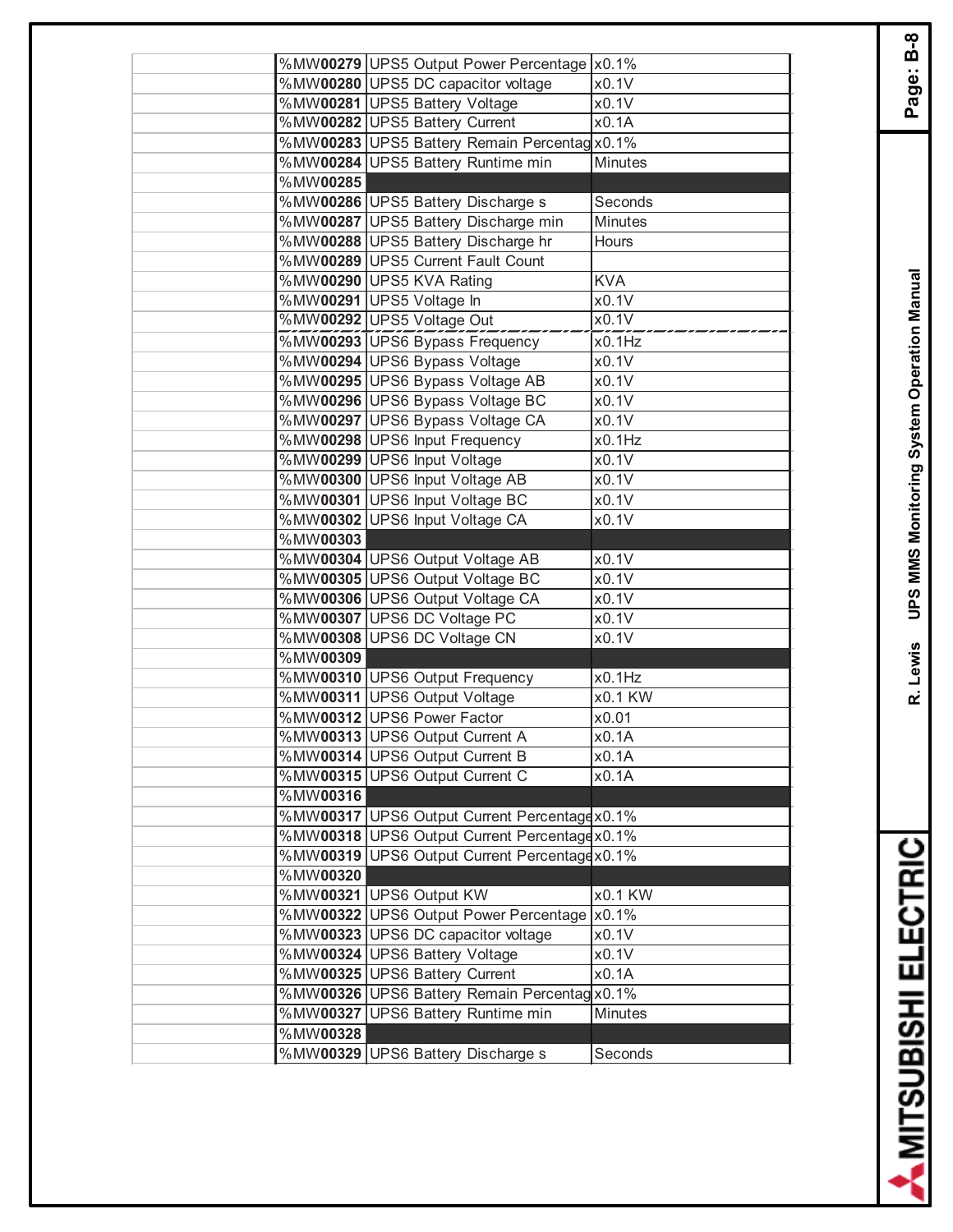|          | %MW00330 UPS6 Battery Discharge min           | Minutes        |
|----------|-----------------------------------------------|----------------|
|          | %MW00331 UPS6 Battery Discharge hr            | Hours          |
|          | %MW00332 UPS6 Current Fault Count             |                |
|          | %MW00333 UPS6 KVA Rating                      | <b>KVA</b>     |
|          | %MW00334 UPS6 Voltage In                      | x0.1V          |
|          | %MW00335 UPS6 Voltage Out                     | x0.1V          |
|          | %MW00336 UPS7 Bypass Frequency                | x0.1Hz         |
|          | %MW00337 UPS7 Bypass Voltage                  | x0.1V          |
|          | %MW00338 UPS7 Bypass Voltage AB               | x0.1V          |
|          | %MW00339 UPS7 Bypass Voltage BC               | x0.1V          |
|          | %MW00340 UPS7 Bypass Voltage CA               | x0.1V          |
|          | %MW00341 UPS7 Input Frequency                 | x0.1Hz         |
|          | %MW00342 UPS7 Input Voltage                   | x0.1V          |
|          | %MW00343 UPS7 Input Voltage AB                | x0.1V          |
|          | %MW00344 UPS7 Input Voltage BC                | x0.1V          |
|          | %MW00345 UPS7 Input Voltage CA                | x0.1V          |
| %MW00346 |                                               |                |
|          | %MW00347 UPS7 Output Voltage AB               | x0.1V          |
|          | %MW00348 UPS7 Output Voltage BC               | x0.1V          |
|          | %MW00349 UPS7 Output Voltage CA               | x0.1V          |
|          | %MW00350 UPS7 DC Voltage PC                   | x0.1V          |
|          | %MW00351 UPS7 DC Voltage CN                   | x0.1V          |
| %MW00352 |                                               |                |
|          | %MW00353 UPS7 Output Frequency                | x0.1Hz         |
|          | %MW00354 UPS7 Output Voltage                  | x0.1 KW        |
|          | %MW00355 UPS7 Power Factor                    | x0.01          |
|          | %MW00356 UPS7 Output Current A                | x0.1A          |
|          | %MW00357 UPS7 Output Current B                | x0.1A          |
|          | %MW00358 UPS7 Output Current C                | x0.1A          |
| %MW00359 |                                               |                |
|          | %MW00360 UPS7 Output Current Percentage x0.1% |                |
|          | %MW00361 UPS7 Output Current Percentagex0.1%  |                |
|          | %MW00362 UPS7 Output Current Percentagex0.1%  |                |
| %MW00363 |                                               |                |
|          | %MW00364 UPS7 Output KW                       | x0.1 KW        |
|          | %MW00365 UPS7 Output Power Percentage  x0.1%  |                |
|          | %MW00366 UPS7 DC capacitor voltage            | x0.1V          |
|          | %MW00367 UPS7 Battery Voltage                 | x0.1V          |
|          | %MW00368 UPS7 Battery Current                 | x0.1A          |
|          | %MW00369 UPS7 Battery Remain Percentag x0.1%  |                |
|          | %MW00370 UPS7 Battery Runtime min             | Minutes        |
| %MW00371 |                                               |                |
|          | %MW00372 UPS7 Battery Discharge s             | Seconds        |
|          | %MW00373 UPS7 Battery Discharge min           | <b>Minutes</b> |
|          | %MW00374 UPS7 Battery Discharge hr            | Hours          |
|          | %MW00375 UPS7 Current Fault Count             |                |
|          | %MW00376 UPS7 KVA Rating                      | <b>KVA</b>     |
|          | %MW00377 UPS7 Voltage In                      | x0.1V          |
|          | %MW00378 UPS7 Voltage Out                     | x0.1V          |
|          | %MW00379 UPS8 Bypass Frequency                | x0.1Hz         |
|          | %MW00380 UPS8 Bypass Voltage                  | x0.1V          |
|          |                                               |                |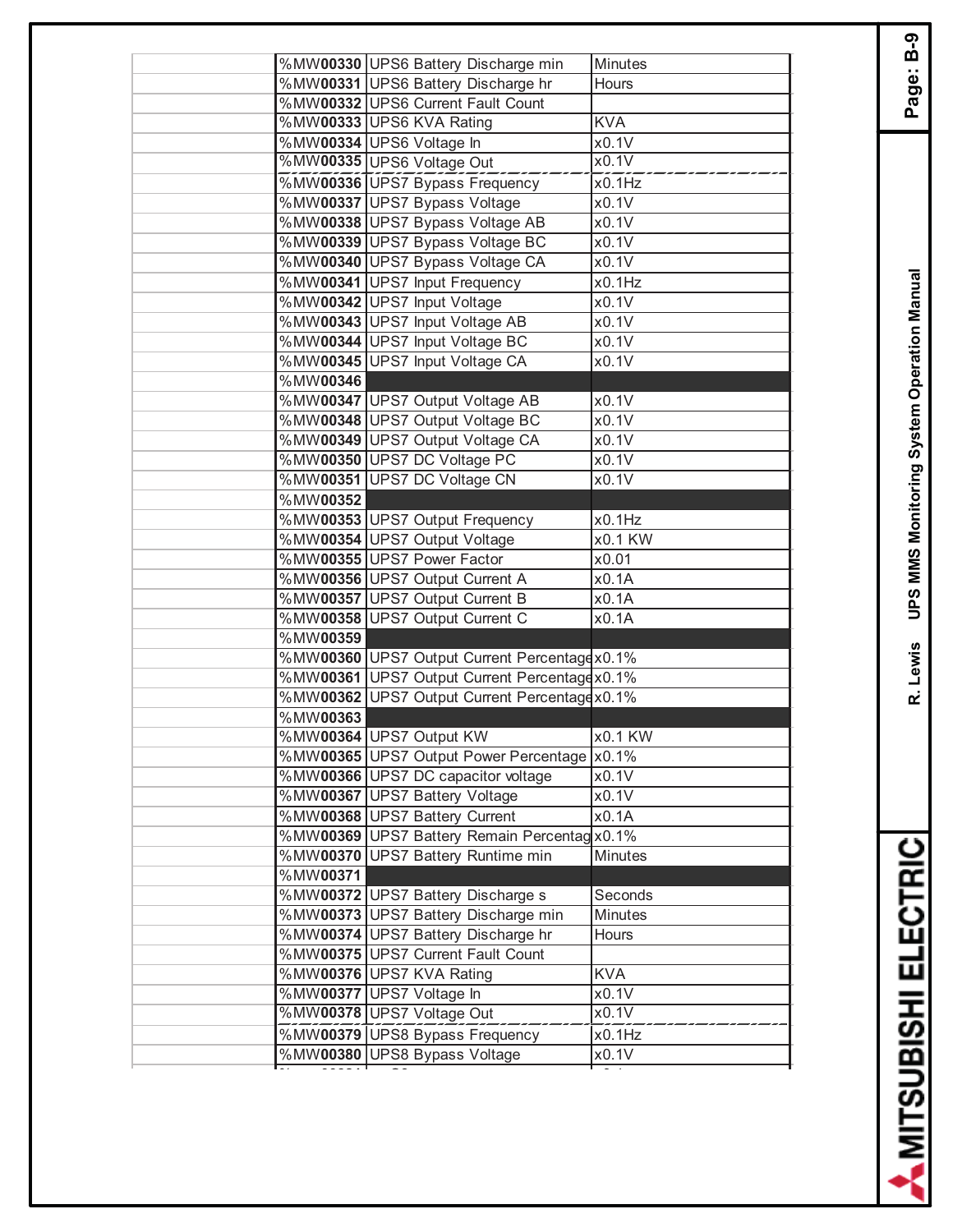| %MW00381 UPS8 Bypass Voltage AB<br>x0.1V<br>%MW00382 UPS8 Bypass Voltage BC<br>x0.1V<br>%MW00383 UPS8 Bypass Voltage CA<br>x0.1V |  |
|----------------------------------------------------------------------------------------------------------------------------------|--|
|                                                                                                                                  |  |
|                                                                                                                                  |  |
|                                                                                                                                  |  |
| %MW00384 UPS8 Input Frequency<br>x0.1Hz                                                                                          |  |
| %MW00385 UPS8 Input Voltage<br>x0.1V                                                                                             |  |
| %MW00386 UPS8 Input Voltage AB<br>x0.1V                                                                                          |  |
| %MW00387 UPS8 Input Voltage BC<br>x0.1V                                                                                          |  |
| %MW00388 UPS8 Input Voltage CA<br>x0.1V                                                                                          |  |
| %MW00389                                                                                                                         |  |
| x0.1V<br>%MW00390 UPS8 Output Voltage AB                                                                                         |  |
| %MW00391 UPS8 Output Voltage BC<br>x0.1V                                                                                         |  |
| %MW00392 UPS8 Output Voltage CA<br>x0.1V                                                                                         |  |
| %MW00393 UPS8 DC Voltage PC<br>x0.1V                                                                                             |  |
| %MW00394 UPS8 DC Voltage CN<br>x0.1V                                                                                             |  |
| %MW00395                                                                                                                         |  |
| %MW00396 UPS8 Output Frequency<br>x0.1Hz                                                                                         |  |
| %MW00397 UPS8 Output Voltage<br>x0.1 KW                                                                                          |  |
| %MW00398 UPS8 Power Factor<br>x0.01                                                                                              |  |
| %MW00399 UPS8 Output Current A<br>x0.1A                                                                                          |  |
| %MW00400 UPS8 Output Current B<br>x0.1A                                                                                          |  |
| %MW00401 UPS8 Output Current C<br>x0.1A                                                                                          |  |
| %MW00402                                                                                                                         |  |
| %MW00403 UPS8 Output Current Percentagex0.1%                                                                                     |  |
| %MW00404 UPS8 Output Current Percentagex0.1%                                                                                     |  |
| %MW00405 UPS8 Output Current Percentagex0.1%                                                                                     |  |
| %MW00406                                                                                                                         |  |
| %MW00407 UPS8 Output KW<br>x0.1 KW                                                                                               |  |
| %MW00408 UPS8 Output Power Percentage x0.1%                                                                                      |  |
| %MW00409 UPS8 DC capacitor voltage<br>x0.1V                                                                                      |  |
| %MW00410 UPS8 Battery Voltage<br>x0.1V                                                                                           |  |
| %MW00411 UPS8 Battery Current<br>x0.1A                                                                                           |  |
| %MW00412 UPS8 Battery Remain Percentag x0.1%                                                                                     |  |
| %MW00413 UPS8 Battery Runtime min<br>Minutes                                                                                     |  |
| %MW00414                                                                                                                         |  |
| %MW00415 UPS8 Battery Discharge s<br>Seconds                                                                                     |  |
| %MW00416 UPS8 Battery Discharge min<br>Minutes                                                                                   |  |
| %MW00417 UPS8 Battery Discharge hr<br>Hours                                                                                      |  |
| %MW00418 UPS8 Current Fault Count                                                                                                |  |
| %MW00419 UPS8 KVA Rating<br><b>KVA</b>                                                                                           |  |
|                                                                                                                                  |  |
| %MW00420 UPS8 Voltage In<br>x0.1V                                                                                                |  |
| %MW00421<br><b>UPS8 Voltage Out</b><br>x0.1V                                                                                     |  |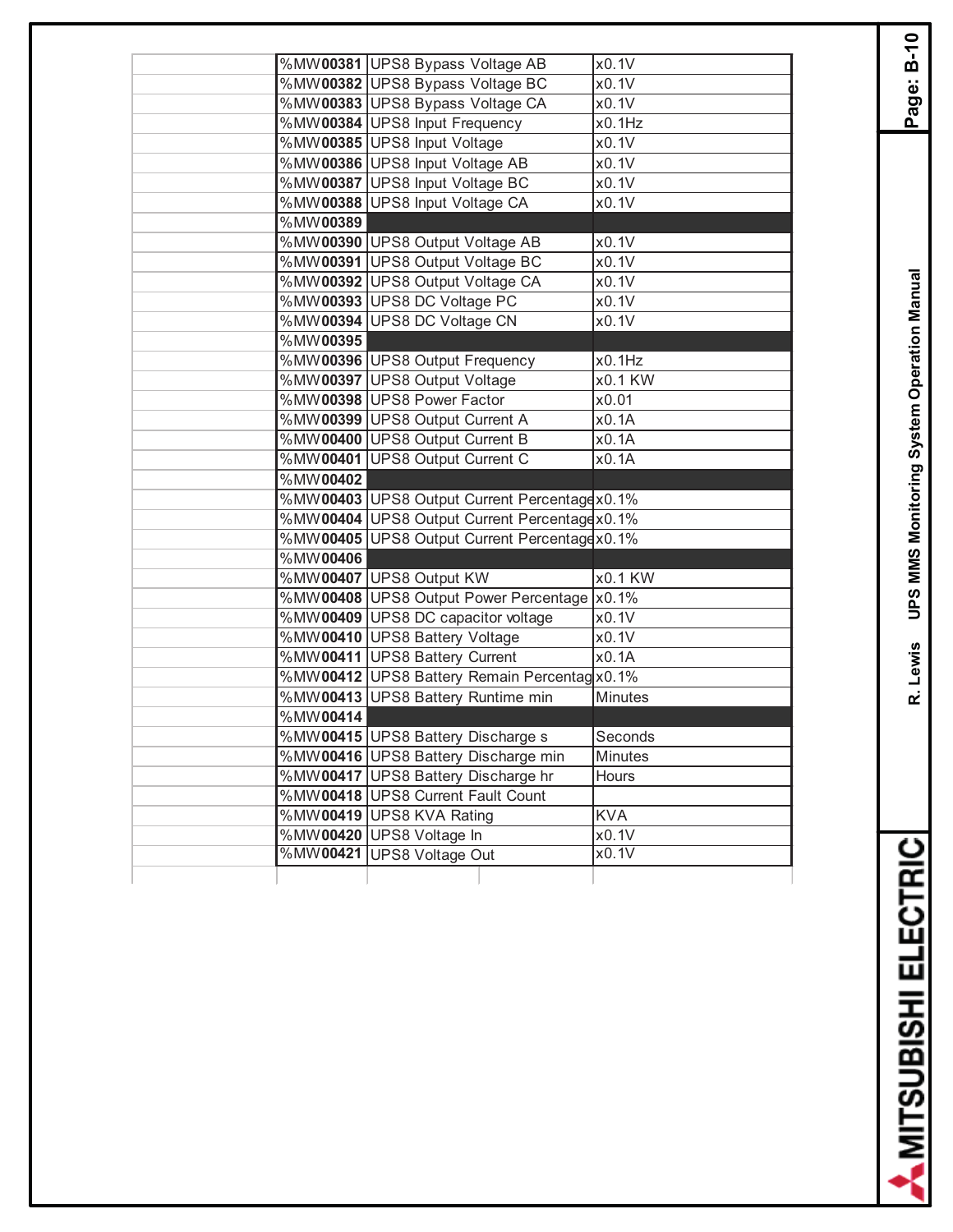| Table 7                                  |          |                |                                 |
|------------------------------------------|----------|----------------|---------------------------------|
| <b>UPS Register List (Mimic Display)</b> |          |                |                                 |
|                                          | Register | <b>Bit</b>     | <b>Description</b>              |
|                                          |          |                | <b>UPS1 Modbus</b>              |
|                                          | %MW00070 | 0              | <b>Communication Error</b>      |
|                                          |          | 1              | <b>UPS1 AC Input</b>            |
|                                          |          | $\overline{2}$ | <b>UPS1 CB1 Input Contactor</b> |
|                                          |          | 3              | <b>UPS1 DC Bus</b>              |
|                                          |          |                | <b>UPS1 CB2 Battery Circuit</b> |
|                                          |          | 4              | <b>Breaker</b>                  |
|                                          |          | $\overline{5}$ | <b>UPS1</b> Inverter Operation  |
|                                          |          |                | UPS1 52C AC Output              |
|                                          |          | 6              | Contactor                       |
|                                          |          | 7              | <b>UPS1 Bypass Input</b>        |
|                                          |          |                | UPS1 52S Bypass Output          |
|                                          |          | 8              | Contactor                       |
|                                          |          | 9              | <b>UPS1 AC Output</b>           |
|                                          |          |                | <b>UPS1 MultiModule System</b>  |
|                                          |          | 10             | Synchronization                 |
|                                          |          | 11             |                                 |
|                                          |          | 12             |                                 |
|                                          |          | 13             | <b>UPS1 Rectifier Operation</b> |
|                                          |          | 14             | <b>UPS1 Battery Discharging</b> |
|                                          |          | 15             | <b>UPS1 Fault</b>               |
|                                          |          |                | <b>UPS2 Modbus</b>              |
|                                          | %MW00071 | 0              | <b>Communication Error</b>      |
|                                          |          | 1              | <b>UPS2 AC Input</b>            |
|                                          |          | $\overline{2}$ | <b>UPS2 CB1 Input Contactor</b> |
|                                          |          | 3              | <b>UPS2 DC Bus</b>              |
|                                          |          |                | <b>UPS2 CB2 Battery Circuit</b> |
|                                          |          | 4              | <b>Breaker</b>                  |
|                                          |          | $\overline{5}$ | <b>UPS2</b> Inverter Operation  |
|                                          |          |                | UPS2 52C AC Output              |
|                                          |          | 6              | Contactor                       |
|                                          |          | $\overline{7}$ | UPS2 Bypass Input               |
|                                          |          |                | UPS2 52S Bypass Output          |
|                                          |          | 8              | Contactor                       |
|                                          |          | $\overline{9}$ | <b>UPS2 AC Output</b>           |
|                                          |          |                | <b>UPS2 MultiModule System</b>  |
|                                          |          | 10             | Synchronization                 |
|                                          |          | 11             |                                 |
|                                          |          | 12             |                                 |
|                                          |          | 13             | <b>UPS2 Rectifier Operation</b> |
|                                          |          | 14             | <b>UPS2 Battery Discharging</b> |
|                                          |          | 15             | <b>UPS2 Fault</b>               |
|                                          |          |                | <b>UPS3 Modbus</b>              |
|                                          | %MW00072 | 0              | <b>Communication Error</b>      |
|                                          |          | 1              | <b>UPS3 AC Input</b>            |
|                                          |          | $\overline{2}$ | UPS3 CB1 Input Contactor        |
|                                          |          | $\overline{3}$ | <b>UPS3 DC Bus</b>              |
|                                          |          |                |                                 |

**R. Lewis UPS MMS Monitoring System Operation Manual Page: B-11** R. Lewis UPS MMS Monitoring System Operation Manual

Page: B-11

A MITSUBISHI ELECTRIC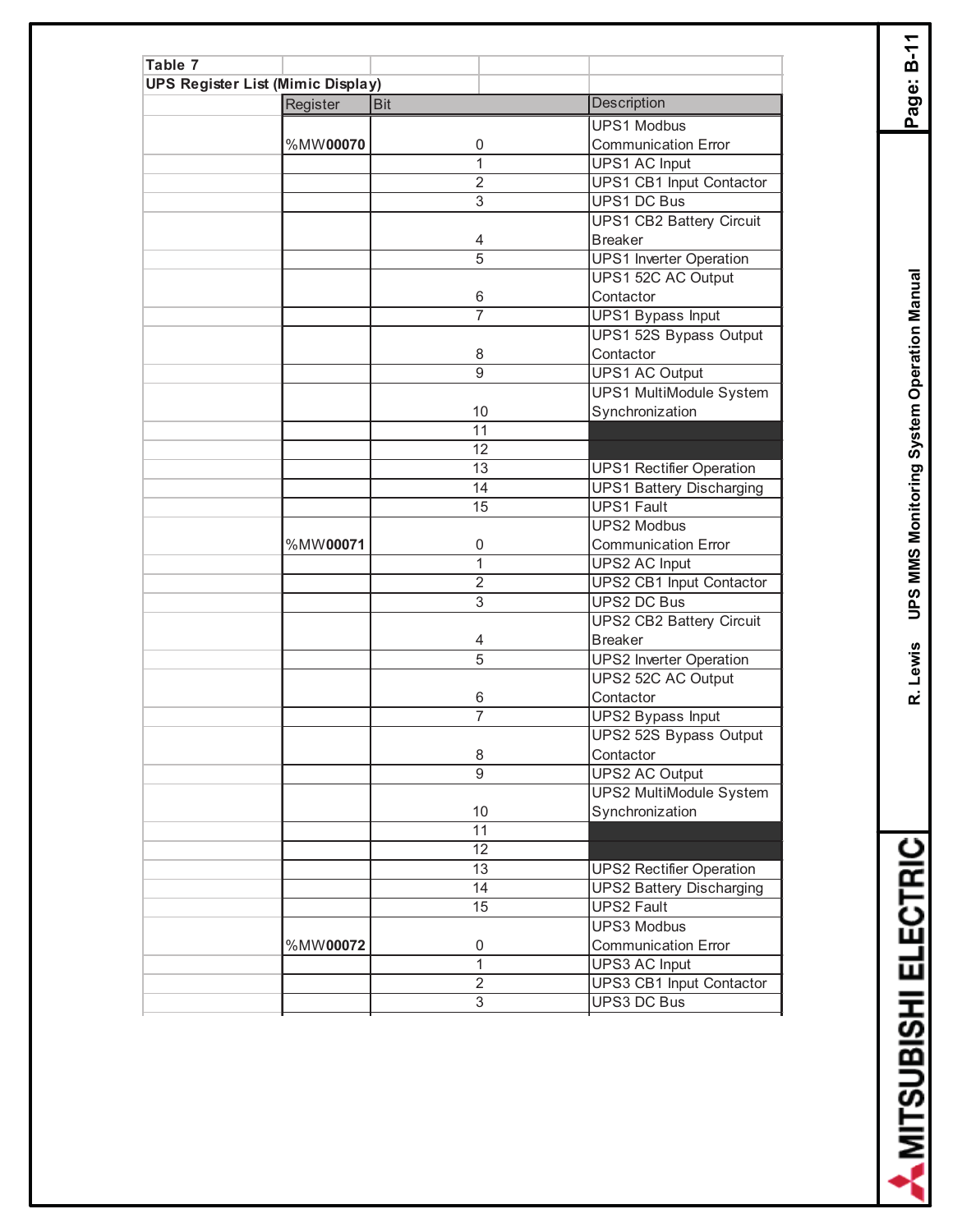|          |                | <b>UPS3 CB2 Battery Circuit</b> |
|----------|----------------|---------------------------------|
|          | 4              | <b>Breaker</b>                  |
|          | 5              | <b>UPS3</b> Inverter Operation  |
|          |                | UPS3 52C AC Output              |
|          | 6              | Contactor                       |
|          | $\overline{7}$ | <b>UPS3 Bypass Input</b>        |
|          |                | UPS3 52S Bypass Output          |
|          | 8              | Contactor                       |
|          | $\overline{9}$ | <b>UPS3 AC Output</b>           |
|          |                | <b>UPS3 MultiModule System</b>  |
|          | 10             | Synchronization                 |
|          | 11             |                                 |
|          | 12             |                                 |
|          | 13             | <b>UPS3 Rectifier Operation</b> |
|          | 14             | <b>UPS3 Battery Discharging</b> |
|          | 15             | <b>UPS3 Fault</b>               |
|          |                | <b>UPS4 Modbus</b>              |
| %MW00073 | 0              | <b>Communication Error</b>      |
|          | $\mathbf{1}$   | <b>UPS4 AC Input</b>            |
|          | $\overline{2}$ | <b>UPS4 CB1 Input Contactor</b> |
|          | 3              | <b>UPS4 DC Bus</b>              |
|          |                | <b>UPS4 CB2 Battery Circuit</b> |
|          | 4              | <b>Breaker</b>                  |
|          | $\overline{5}$ | <b>UPS4 Inverter Operation</b>  |
|          |                | UPS4 52C AC Output              |
|          | 6              | Contactor                       |
|          | $\overline{7}$ | <b>UPS4 Bypass Input</b>        |
|          |                | UPS4 52S Bypass Output          |
|          | 8              | Contactor                       |
|          | 9              | <b>UPS4 AC Output</b>           |
|          |                | UPS4 MultiModule System         |
|          | 10             | Synchronization                 |
|          | 11             |                                 |
|          | 12             |                                 |
|          | 13             | <b>UPS4 Rectifier Operation</b> |
|          | 14             | <b>UPS4 Battery Discharging</b> |
|          | 15             | <b>UPS4 Fault</b>               |
|          |                | <b>UPS5 Modbus</b>              |
| %MW00074 | 0              | <b>Communication Error</b>      |
|          | $\mathbf{1}$   | <b>UPS5 AC Input</b>            |
|          | $\overline{2}$ | <b>UPS5 CB1 Input Contactor</b> |
|          | $\overline{3}$ | <b>UPS5 DC Bus</b>              |
|          |                | <b>UPS5 CB2 Battery Circuit</b> |
|          | 4              | <b>Breaker</b>                  |
|          | 5              | <b>UPS5</b> Inverter Operation  |
|          |                | UPS5 52C AC Output              |
|          | 6              | Contactor                       |
|          | $\overline{7}$ | <b>UPS5 Bypass Input</b>        |
|          |                | UPS5 52S Bypass Output          |
|          | 8              | Contactor                       |
|          | 9              |                                 |
|          |                | UPS5 AC Output                  |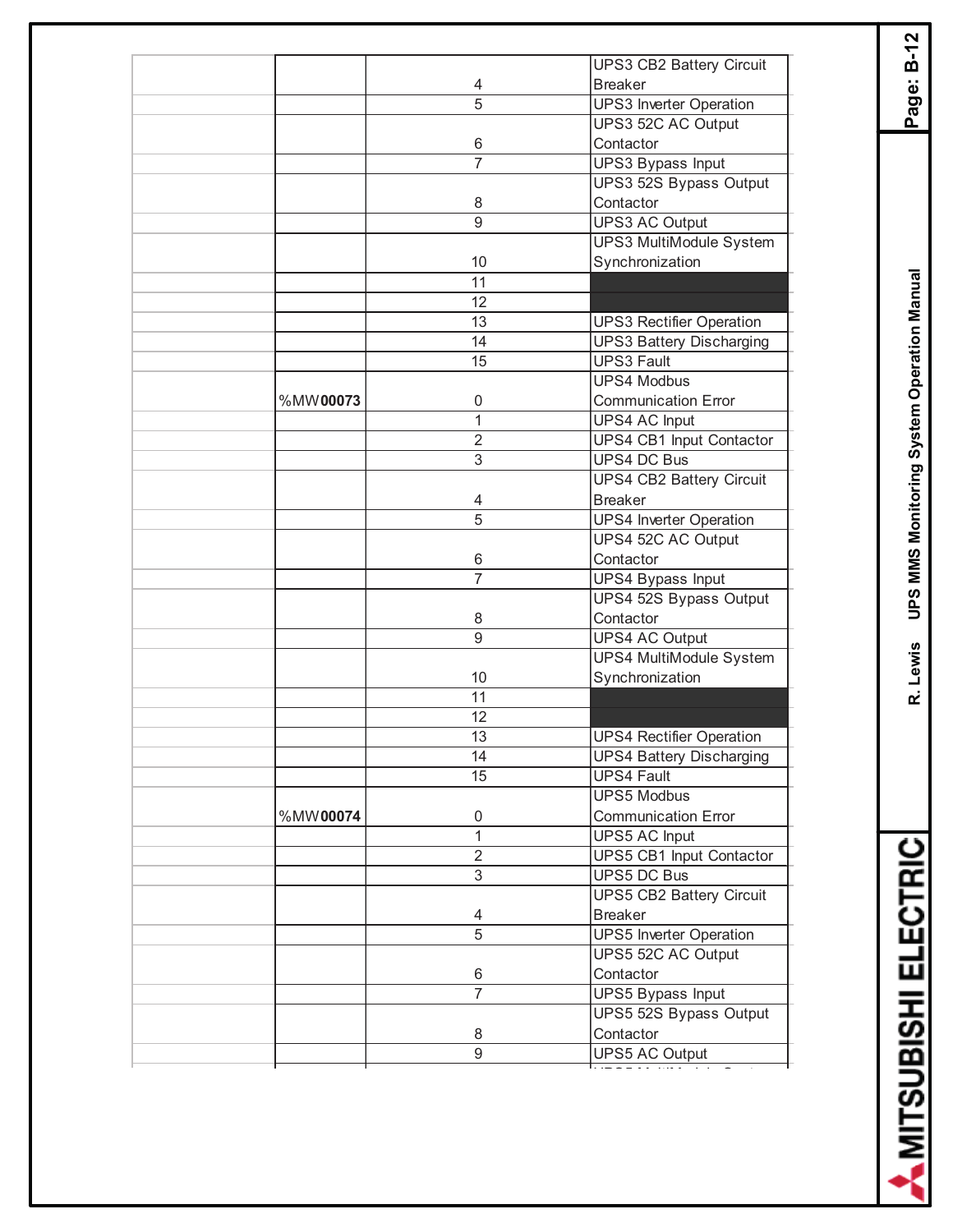|          |                | UPS5 MultiModule System         |
|----------|----------------|---------------------------------|
|          | 10             | Synchronization                 |
|          | 11             |                                 |
|          | 12             |                                 |
|          | 13             | <b>UPS5 Rectifier Operation</b> |
|          | 14             | <b>UPS5 Battery Discharging</b> |
|          | 15             | <b>UPS5 Fault</b>               |
|          |                | <b>UPS6 Modbus</b>              |
| %MW00075 | 0              | <b>Communication Error</b>      |
|          | 1              | UPS6 AC Input                   |
|          | $\overline{2}$ | UPS6 CB1 Input Contactor        |
|          | 3              | <b>UPS6 DC Bus</b>              |
|          |                | <b>UPS6 CB2 Battery Circuit</b> |
|          |                | <b>Breaker</b>                  |
|          | 4              |                                 |
|          | $\overline{5}$ | <b>UPS6 Inverter Operation</b>  |
|          |                | UPS6 52C AC Output              |
|          | 6              | Contactor                       |
|          | $\overline{7}$ | <b>UPS6 Bypass Input</b>        |
|          |                | UPS6 52S Bypass Output          |
|          | 8              | Contactor                       |
|          | 9              | <b>UPS6 AC Output</b>           |
|          |                | <b>UPS6 MultiModule System</b>  |
|          | 10             | Synchronization                 |
|          | 11             |                                 |
|          | 12             |                                 |
|          |                |                                 |
|          | 13             | <b>UPS6 Rectifier Operation</b> |
|          | 14             | <b>UPS6 Battery Discharging</b> |
|          | 15             | <b>UPS6 Fault</b>               |
|          |                | <b>UPS7 Modbus</b>              |
| %MW00076 | 0              | <b>Communication Error</b>      |
|          | 1              | <b>UPS7 AC Input</b>            |
|          | $\overline{2}$ | UPS7 CB1 Input Contactor        |
|          | 3              | <b>UPS7 DC Bus</b>              |
|          |                | <b>UPS7 CB2 Battery Circuit</b> |
|          | 4              | <b>Breaker</b>                  |
|          | 5              | <b>UPS7</b> Inverter Operation  |
|          |                | UPS7 52C AC Output              |
|          | 6              | Contactor                       |
|          | $\overline{7}$ | <b>UPS7 Bypass Input</b>        |
|          |                |                                 |
|          |                | UPS7 52S Bypass Output          |
|          | 8              | Contactor                       |
|          | 9              | <b>UPS7 AC Output</b>           |
|          |                | <b>UPS7 MultiModule System</b>  |
|          | 10             | Synchronization                 |
|          | 11             |                                 |
|          | 12             |                                 |
|          | 13             | <b>UPS7 Rectifier Operation</b> |
|          | 14             | <b>UPS7 Battery Discharging</b> |
|          | 15             | <b>UPS7 Fault</b>               |
|          |                | <b>UPS8 Modbus</b>              |
| %MW00077 | 0              | <b>Communication Error</b>      |
|          |                |                                 |